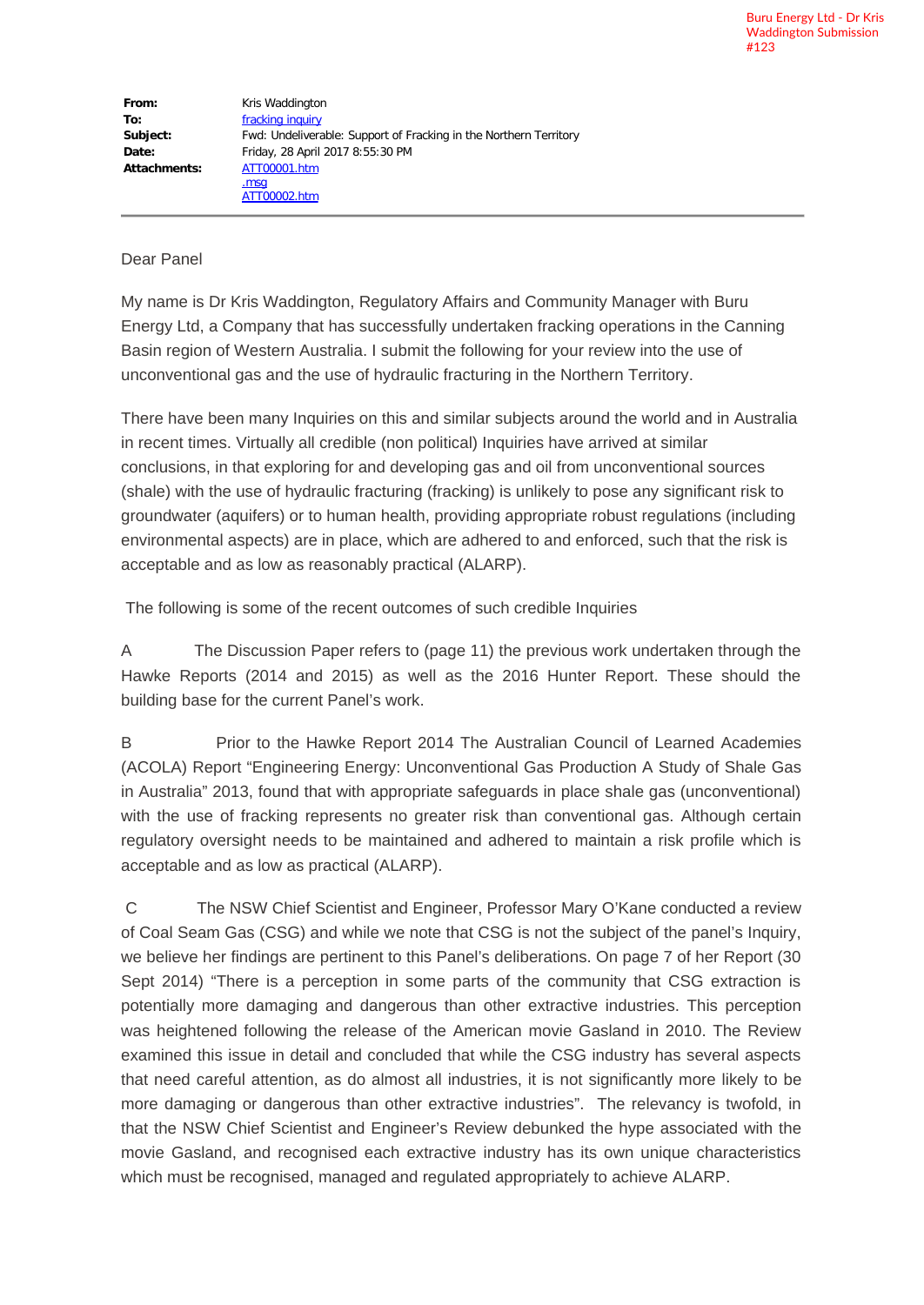D The Western Australian Upper House reviewed the issue of fracking, and after two years of examining evidence etc. concluded (Nov 15) that fracking can be carried out safely if regulated appropriately. It found the impact on human health and the environment were 'negligible' despite widespread concerns about the practice.

E The South Australian (SA) Natural Resources Committee recently completed a two year Inquiry into unconventional gas and the use of fracking, and issued it's final Report on 30 November 2016. It's key recommendation against it's first Term of Reference was that unconventional gas (fracking) is unlikely to have any impact on groundwater (aquifers).

F As mentioned, there have been many Inquiries worldwide, but the UK is also very relevant to Australia, as its ownership to mineral rights is similar to Australia. The UK had a very rigorous inquiry carried out by the Royal Society and the Royal Academy of Engineering specifically to do a report on hydraulic fracturing and shale gas. Professor Sir Mark Walport UK Chief Scientist gave a speech predominantly focussed on Risk and Innovation in Germany in September 2014, summed up the findings, with the following

"There are really 3 science and engineering concerns about hydraulic fracturing (fracking). The first of these is: will it cause earth tremors? The second is: will you get contamination of the water table? And the third is: will there be fugitive release of the methane gas? (In other words if you leak all the gas then you lose the advantage of it as a fossil fuel). And what the science and the engineering tells you is that this is a drilling technology and no drilling technology is completely risk-free. **But if it is done well, if it is engineered well, if it is governed well, then it is as safe as any other form of drilling**, recognising that there is no 'free lunch', there is nothing that is completely risk-free." He went on to note

"Those are the engineering concerns, and that's what the Royal Academy of Engineers' report said and actually multiple other reports have all essentially said the same thing. But the public or publics who are protesting, at least in some parts of the world, about fracking are coming at in from a different angle. They're coming at it from the values angle and from the 'my pain, your gain' angle. And so there's a group that dislike fracking because they dislike fossil fuels, there's another group that dislike fracking because they actually just don't like big companies, and then there's a third group who just don't want the inconvenience of having something industrial happening in their back yard." The referenced speech can be found here [http://bit.ly/1CVyur7](http://pesa.us9.list-manage2.com/track/click?u=6ccd42798cb22f546274936b3&id=158a364db0&e=e212e991f6)

In line with the UK Inquiry and the recommended outcomes, the UK Infrastructure Bill 2014- 15, was passed through the UK Parliament, and it, which among other things will permit fracking below 300 meters in the UK.

Finally, Buru Energy Ltd undertook hydraulic fracturing of shale and tight reservoirs in the Canning Basin (Kimberley) region of Western Australia in 2015. This is an environment with many environmental and land access similarities to the Northern Territory. Buru Energy's frac program was undertaken safely with robust monitoring programs developed with independent specialists and regulators showing no impact of the environment. While this was a short term exploration frac program, it also delivered significant benefits to Traditional Owners during the program. Refer to<http://www.buruenergy.com/2015-tight-gas-pilot-exploration-program/>